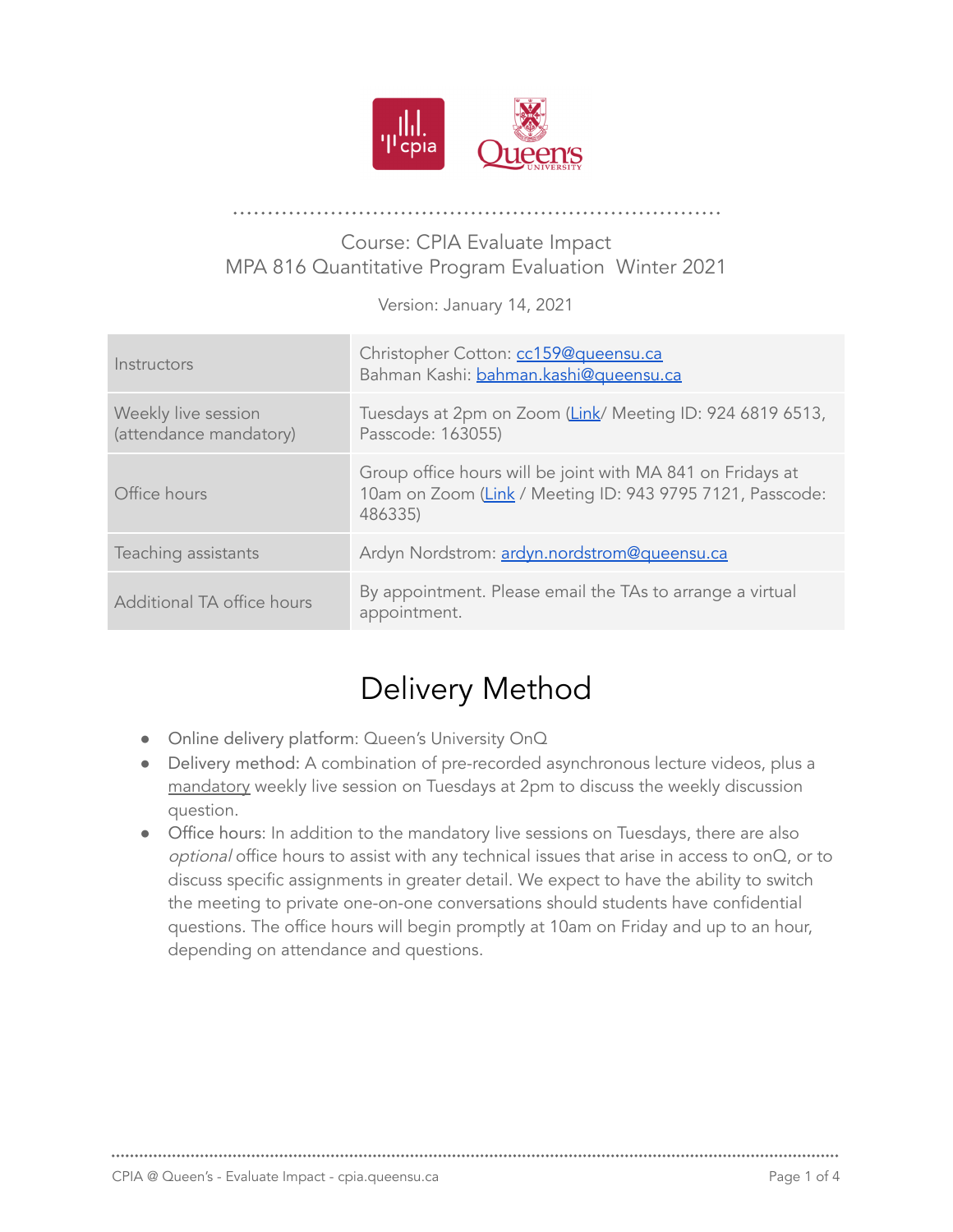# Grading Scheme and Requirements

The course includes weekly recap quizzes due every Monday, as well as weekly discussion activities that will be discussed during the mandatory weekly live session. Refer to the detailed table below to find the deadlines for each week's activities.

- Short weekly quizzes on lecture materials: 15%
- Short discussion activities: 15%
- Semester-long "best-fit evaluation" assignment building into paper and short (recorded) presentation: 35%
- Scheduled final exam: 35%

The live sessions on Tuesday are mandatory for MPA students. PMPA or CPIA students who cannot regularly attend the live sessions can reweight the 15% from discussion activities evenly across the other three activities. Students must pass (i.e. 60+) on both the final and best-fit evaluation assignments to pass the class.

#### Late or Missing Deliverables

- Participation in the weekly live session on Tuesdays is mandatory. However, if needed you are allowed two unexcused absences during the term without penalty.
- You can miss up to one of the first two Best Fit Evaluation Design project subparts without penalty. If you choose not to submit one of the subparts the weight will be reallocated to the final BFE design (part III) submission. We recommend not missing these assignments so that you can get feedback before the final paper.
- All late assignments are subject to a 10pp penalty for each day they are late without a formal request for accommodation.
- At the end of the term, your two weekly quizzes with the lowest scores will be dropped.

## Readings

Throughout the semester, we will be assigning recommended readings from online sources, as well as from two recommended books:

- 1. The Goldilocks Challenge: Right-Fit Evidence for the Social Sector, by Gugerty and Karlan
- 2. Either of the following options by Angrist and Pischke:
	- Mastering Metrics (less technical option)
	- Mostly Harmless Econometrics (more technical option)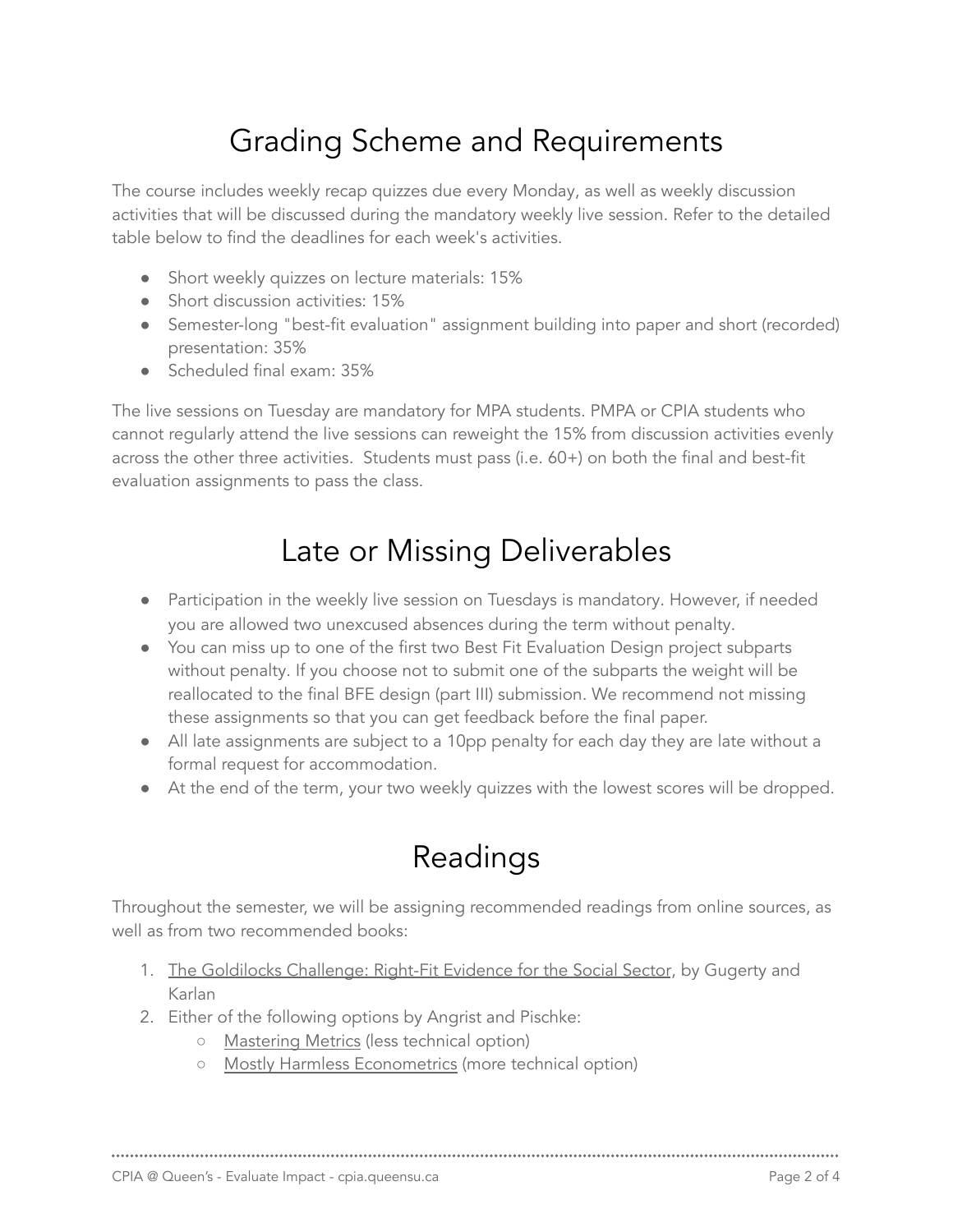We recommend purchasing the Goldilocks Challenge as well as one of the other two books. For most people without a strong background in statistics, we recommend Mastering Metrics rather than Mostly Harmless.

| <b>Week Start Date</b> | Topic                                                                                              |
|------------------------|----------------------------------------------------------------------------------------------------|
| w1: Jan 11- Jan 17     | 1. Overview of Impact Evaluation                                                                   |
| w2: Jan 18- Jan 24     | 2. Measuring Impact I: RCT Experiments                                                             |
| w3: Jan 25 - Jan 31    | Measuring Impact II: Alternative Approaches to Causal<br>3.<br>Analysis                            |
| w4: Feb 1 - Feb 7      | 4. Measuring Impact III: Samples and Selection                                                     |
| w5: Feb 8 - Feb 14     | 5. Stats Week: Sample sizes, comparisons, and<br>regressions                                       |
| Feb 15 - Feb 21        | <b>Reading Week</b>                                                                                |
| w6: Feb 22 - Feb 28    | 6. Instruments, Ethics, and Inclusive Evaluation                                                   |
| w7: Mar 1 - Mar 7      | 7. Mixed Methods Evaluation                                                                        |
| w8: Mar 8 - Mar 14     | 8. Best Fit Program Evaluation Design                                                              |
| w9: Mar 15 - Mar 21    | 9. Macroeconomic Impacts of Policy Changes                                                         |
| w10: Mar 22 - Mar 28   | 10. Evidence driven funding allocation and Result Based<br>Financing (From Grants to Impact Bonds) |
| w11: Mar 29 - Apr 4    | 11. Risk Analysis                                                                                  |
| w12: Apr 5 - Apr 11    | 12. Big Picture: Design, Cost Benefit Analysis, and Results<br><b>Based Financing</b>              |

### Course Outline

Where feasible, we will post each week's pre-recorded lectures online well enough in advance such that you will have 12 days to complete each week's lectures before the quiz is due. This will allow you flexibility in deciding when to complete the work.